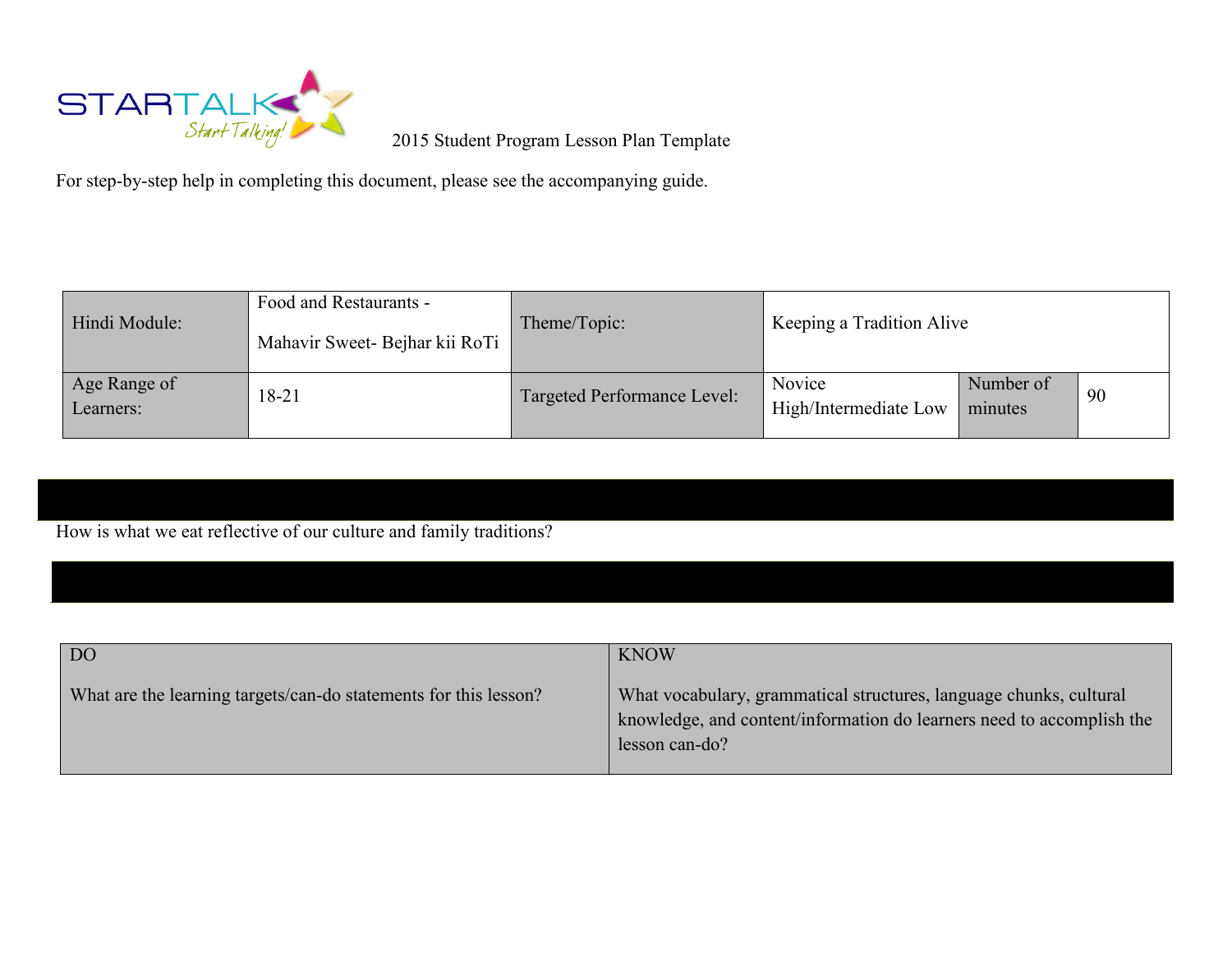| I can understand a short video clip about the procedure of making                                                                                                                                                               | <b>Imperative forms of verbs:</b><br>$\bullet$                                                                                                                                                                                                                                                                                                                                                                                                                       |
|---------------------------------------------------------------------------------------------------------------------------------------------------------------------------------------------------------------------------------|----------------------------------------------------------------------------------------------------------------------------------------------------------------------------------------------------------------------------------------------------------------------------------------------------------------------------------------------------------------------------------------------------------------------------------------------------------------------|
| Chapati.<br>I can understand directions for making typical Indian foods.<br>I can ask for information, details, and explanations during a<br>conversation.<br>I can give some information about making traditional Indian food. | Hindi has three imperative forms which correspond to three forms of<br>the second person personal pronoun; they are tuu (you-intimate),<br>tum (you-familiar) and aap (you-formal).<br>The intimate imperative from is the verbal stem, that is, it is formed<br>by removing the -naa suffix from the infinitive form of the verb.<br>(tuu) khaa $-$ (you) eat. (tuu) paRh- (you) study/read.<br>Such forms are often used to address small children, or among close |
|                                                                                                                                                                                                                                 | friends.<br>The Familiar Imperative is formed by adding the suffix $-$ o to the<br>verb stem.<br>$(tum)$ khaao – (you) eat. (tum) paRho (you) study/read                                                                                                                                                                                                                                                                                                             |
|                                                                                                                                                                                                                                 | These forms are used among friends and peers.<br>The formal imperative corresponds to aap. It is formed by appending<br>the suffix- iye to the verb stem.<br>(aap) khaaye – Please eat. (aap) paRhiye – Please study/read                                                                                                                                                                                                                                            |
|                                                                                                                                                                                                                                 | Such forms are used to address elders or superiors as they confer<br>respect<br>The formal imperative forms of verbs lenaa (to take), denaa (to                                                                                                                                                                                                                                                                                                                      |
|                                                                                                                                                                                                                                 | give), karnaa (to do) and piinaa are somewhat irregular. They are<br>liijiye, diijiye, kiijiye and piijiye respectively.<br>Vocabulary related to cooking:                                                                                                                                                                                                                                                                                                           |
|                                                                                                                                                                                                                                 | bhuunnaa- to grill<br>halkii aaNch par pakaanaa - to simmer<br>chalaanaa- to stir                                                                                                                                                                                                                                                                                                                                                                                    |
|                                                                                                                                                                                                                                 | chakhnaa- to taste<br>Daalnaa- to add/ put (something)<br>bake karnaa - to bake.                                                                                                                                                                                                                                                                                                                                                                                     |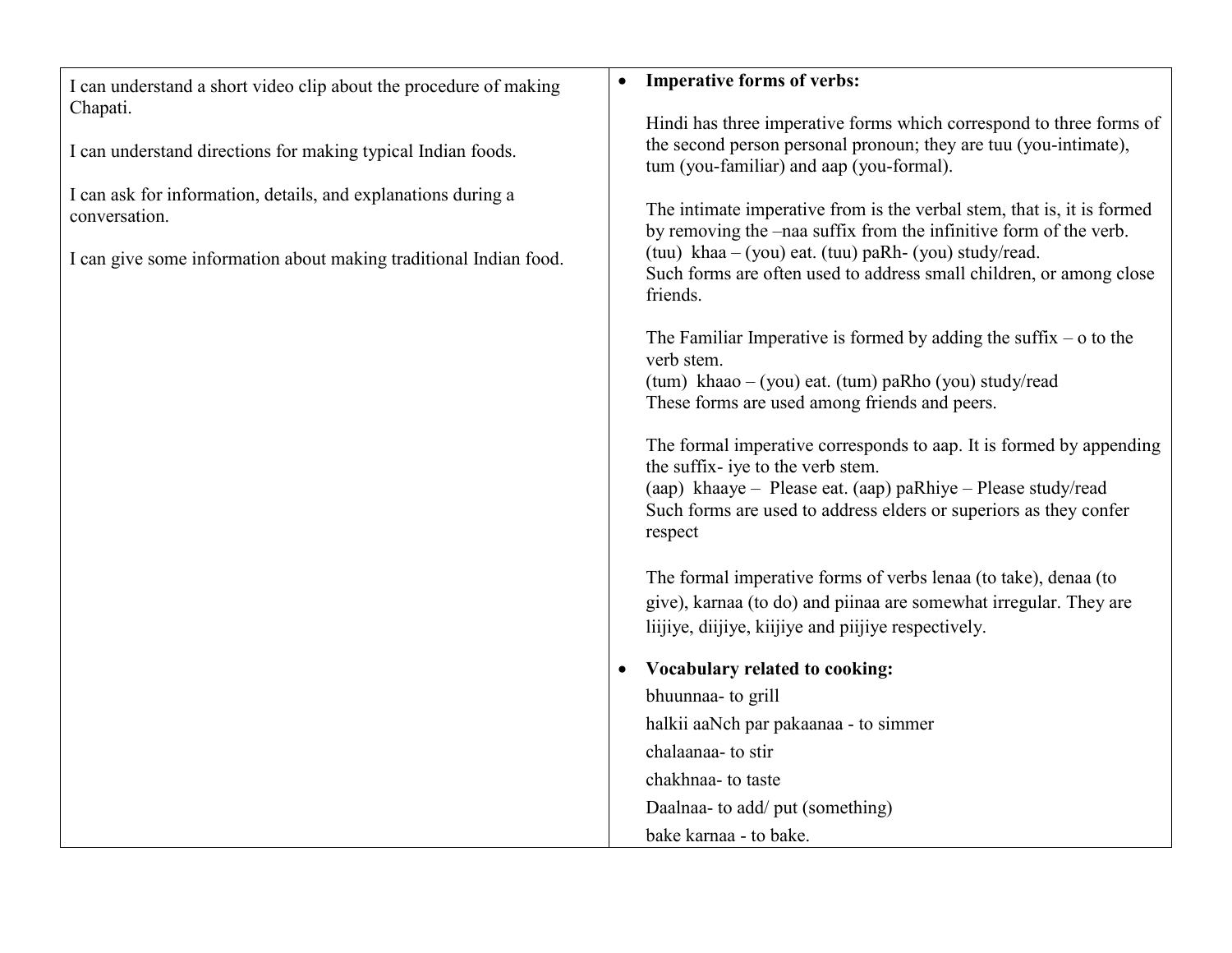| milaanaa- to blend                                                 |
|--------------------------------------------------------------------|
| ubaalnaa - to boil                                                 |
| kaatnaa- to cut                                                    |
| chhoTe TukRe karnaa - to chop                                      |
| talnaa- to fry- (in oil)                                           |
| phetnaa- to scramble                                               |
| pighlaanaa- to melt                                                |
| seknaa- to roast                                                   |
|                                                                    |
| Asking and answering information questions                         |
| For nouns and pronouns:                                            |
| kyaa- what (for inanimate nouns). For example:                     |
| yah kyaa hai? yah kitaab hai. (What is this? This is a book)       |
| kaun- who (for animate nouns). For example:                        |
| vah kaun hai? vah Rita hai. (Who is she? She is Rita.)             |
| For adjectives:                                                    |
| kaisaa/kaise/kaisii- how (for adjectives- quality). For example:   |
| mausam kaisaa hai? mausam achhaa hai. (How is the weather? The     |
| weather is nice.)                                                  |
| laRke kaise haiN? LaRke hoshiyaar hai. (How are the boys? The      |
| boys are smart.)                                                   |
| kitaab kaisii hai? kittab mahaNgii hai. (How is the book? The book |
| is expensive)                                                      |
| kitnaa/kitne/kitnii- how much/how many (for adjectives- quality).  |
| For example:                                                       |
| kitnaa paani?- how much water?<br>kitne laRke?- how many boys?     |
| kitnii laRkiyaaN?- ho wmany girls?                                 |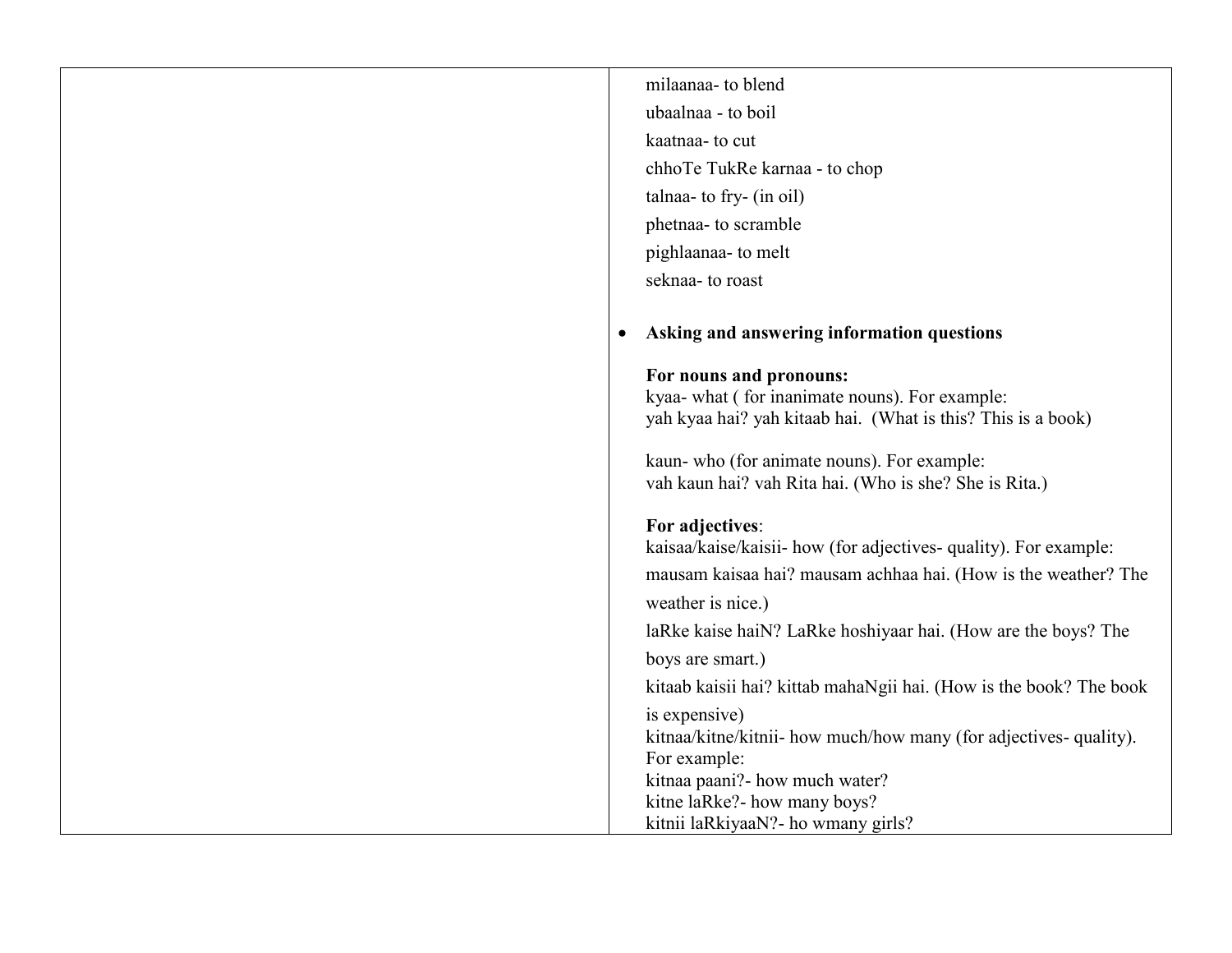| For adverbs:<br>kahaaN- where, kab- when, kyoN- why, kaise-how, kidhar- in which<br>direction<br>Narration in the present:<br>The present Habitual construction usually indicates regular, frequent<br>activities. It is also used to express narrative constructions in the<br>present tense. The habitual aspect of the verb is formed by adding<br>the right suffix to the verb stem.<br>-taa (masculine, singular)<br>-te (masculine, plural)<br>-tii (feminine, singular and plural)<br>The appropriate present tense form of honaa is used the mark the<br>tense. |
|-------------------------------------------------------------------------------------------------------------------------------------------------------------------------------------------------------------------------------------------------------------------------------------------------------------------------------------------------------------------------------------------------------------------------------------------------------------------------------------------------------------------------------------------------------------------------|
| <b>Present Habitual Tense:</b><br>Verb stem + $taa/te/tii$ + $auxiliary honaa$ (Present)                                                                                                                                                                                                                                                                                                                                                                                                                                                                                |
| For example:<br>Mohan roz subah vidyalaay jataa hai. vahaaN vah paRtaa aur likhtaa<br>hai, vah dostoN ke saath bateN kartaa hai aur unke saath kheltaa hai.                                                                                                                                                                                                                                                                                                                                                                                                             |

What will learners do (learning tasks/activities/formative assessments) to demonstrate they can meet the lesson can-do?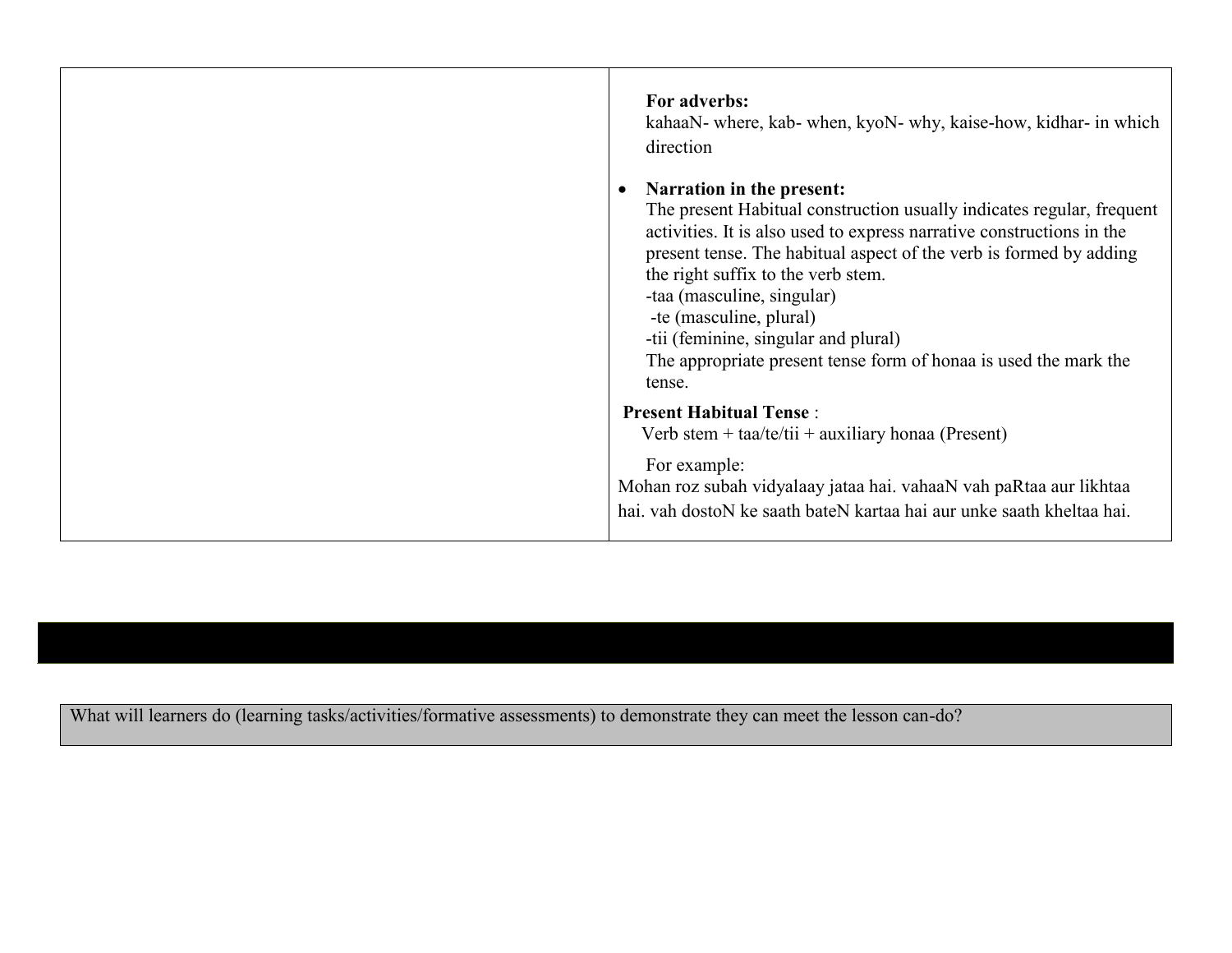The school is hosting an "international Festival" where students share their customs and demonstrate traditions of their heritage. The Hindi students decide to hold a cooking contest. Participants will compete in making a family recipe handed down through the generations. They realize that they need to learn more about Indian food and its preparation before participating in the festival. So, they ask the teacher for an opportunity to learn more about Indian foods and practice making Indian recipes.

| <b>Opening Activity</b>                                                                                                             |            |
|-------------------------------------------------------------------------------------------------------------------------------------|------------|
| The teacher sets the context for the lesson by displaying a variety of cooking utensils, ingredients, recipes typically used in the | Time: 10   |
| preparation of Indian foods, as well as pictures of famous dishes. (He/She might arrive to class dressed as a chef.)                | minutes    |
| Teacher asks students to jot down three of their favorite Indian and American foods and then share their list with a partner.       |            |
| Students discuss in pairs differences between typical American and Indian foods (spicier, more healthful, more vegetarianism,       |            |
| $etc.$ )                                                                                                                            |            |
| Learning Episode                                                                                                                    |            |
| Teacher divides students into small groups and distributes a picture of an Indian dish to each group. Students work together to     | Time: 10   |
| list the ingredients needed to prepare the dish and some of the actions implicated (add, stir, divide, beat, etc.).                 | minutes    |
| As the teacher debriefs this task, she engages students in a question/answer activity to surface additional vocabulary and takes    |            |
| this opportunity to introduce specific expressions students will need to talk about Indian food and their ingredients and tastes.   |            |
| Learning Episode                                                                                                                    |            |
| For additional practice with key expressions, students use the vocabulary generated in the previous task to categorize the          | Time: $20$ |
| expressions, write explanations of the vocabulary, and define the expressions. (They might categorize the terms as they deem        | minutes    |
| appropriate and post their categorized lists on the classroom walls in preparation for a Gallery Walk. Students then circulate      |            |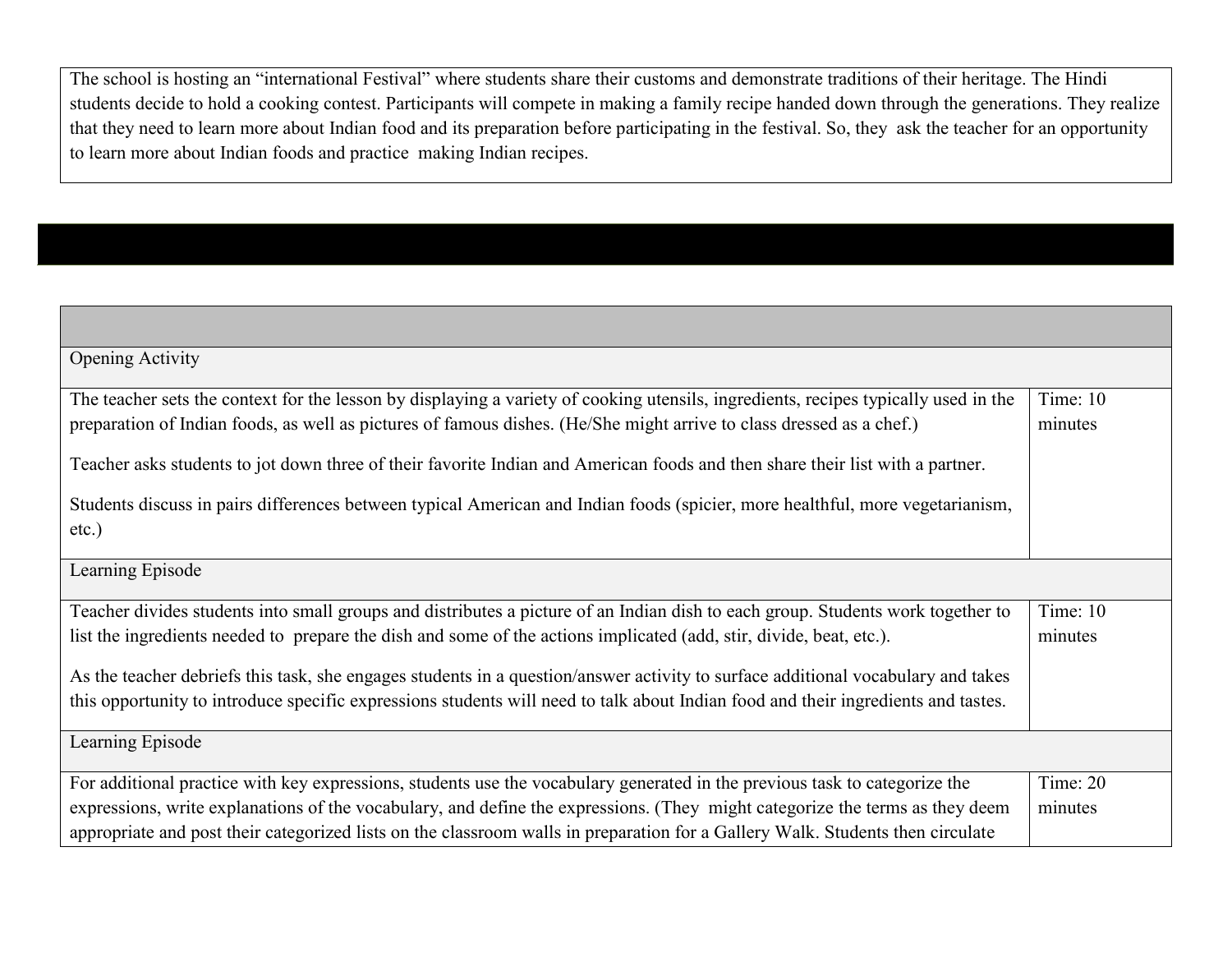| among the posters to read the categories, comment on their classmates' categories, and give suggestions toward<br>improvement.)                                                                                                                                                                                                                       |                       |
|-------------------------------------------------------------------------------------------------------------------------------------------------------------------------------------------------------------------------------------------------------------------------------------------------------------------------------------------------------|-----------------------|
| Learning Episode                                                                                                                                                                                                                                                                                                                                      |                       |
| Show the video clip, "Bejhar kii Roti"; students fill in a graphic organizer to record the ingredients and the procedures used by<br>the cook.                                                                                                                                                                                                        | Time: $15$<br>minutes |
| The teacher leads a debriefing session using a T-Chart that includes two columns: content and structures. He/She and the<br>students discuss and complete the chart with relevant information. The teacher takes this opportunity to highlight new<br>vocabulary and to introduce and practice structures often used in recipes and food preparation. |                       |
| Learning Episode                                                                                                                                                                                                                                                                                                                                      |                       |
| Students scan recipes for traditional Indian dishes (recipes are provided by the teacher). They choose one that interests them<br>and practice preparing the recipe. They video themselves as they prepare the food, name and describe the ingredients, specify<br>the directions, and comment on the cultural significance of the dish.              |                       |
| Students post their videos on the class Youtube station, the class Edmodo site, or on the class blog site. As homework,<br>classmates view and comment on at least three videos.                                                                                                                                                                      |                       |
| Learning Episode                                                                                                                                                                                                                                                                                                                                      |                       |
| Before leaving the classroom, students reflect on the essential question for the lesson, "How is what we eat reflective of our<br>culture and family traditions?" and write a reflection on an exit ticket.                                                                                                                                           | 10 minutes            |